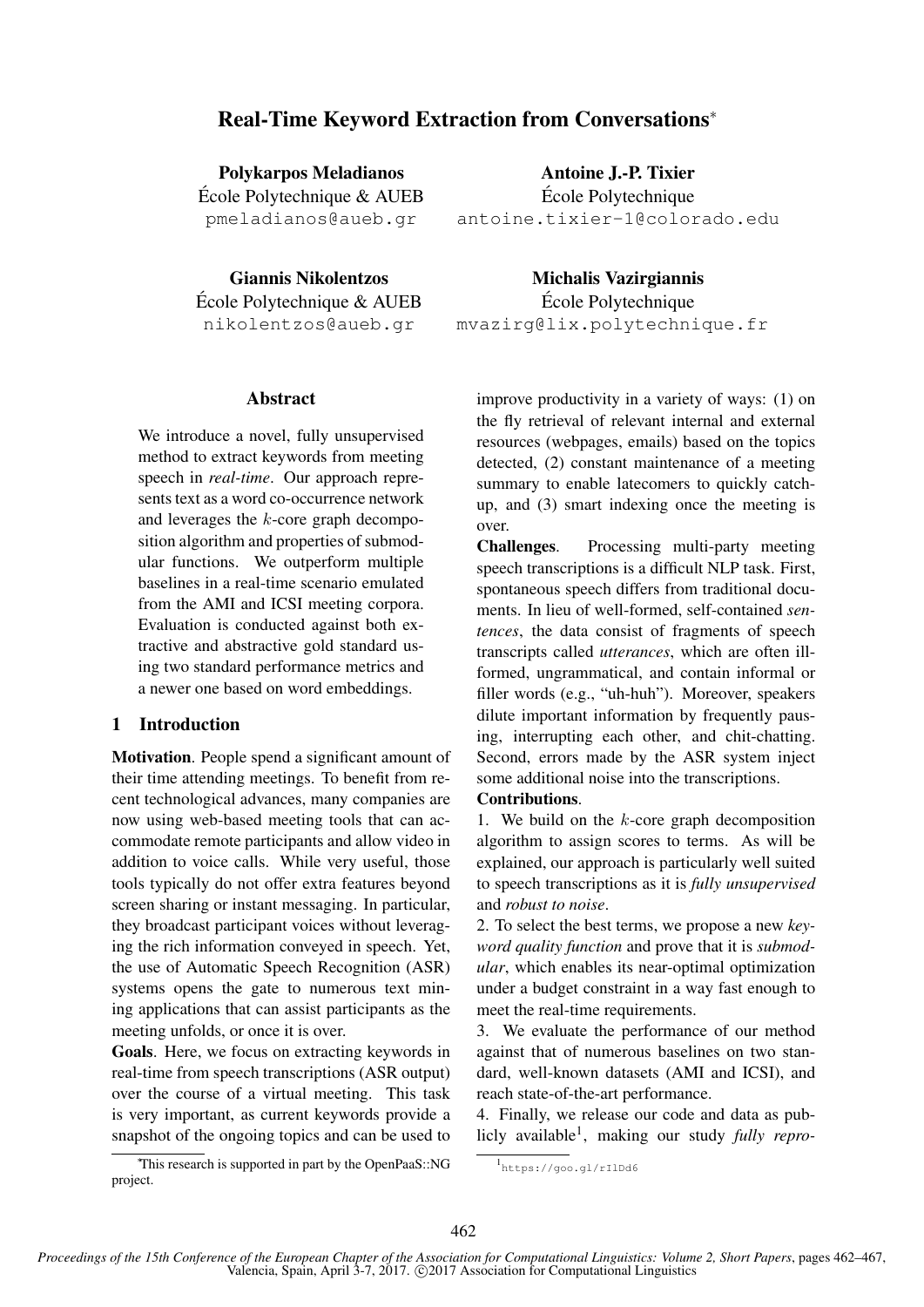*ducible*. Furthermore, our system can be interactively tested online<sup>2</sup>.

In the remainder of this paper, we introduce our system, describe our experiments, and report and interpret our results.

### 2 Proposed system

As shown in Figure 1, our system can be broken down into 4 modules. We describe them in what follows.



Figure 1: System architecture

### 2.1 Text preprocessing

T parameter. We receive as input a stream of text from the ASR tool, which is composed of utterances of duration 2.01s on average (std. dev. of 2.03). Starting from  $t=0$  (beginning of the meeting), our system considers consecutive intervals  $I_i$ of fixed size  $T=60s$ .  $I_1$  is made up of all utterances starting within [0,  $T$ ],  $I_2$  covers [T, 2T], etc. The number of words in each interval (before cleaning) is 200 on average (std. dev. of 75).  $T$  is a trade-off parameter: as it increases, more textual data become available for the interval, which usually yields better keywords. But on the other hand, additional lag is introduced. Note that we experimented with dynamic interval length based on speaker dominance periods, but found that while increasing complexity, it did not offer noticeable improvements.

Cleaning. At the end of each time period, we tokenize, stem, and remove punctuation and standard stopwords from the associated utterances. We also filter out ASR-specific terms indicating inaudible sounds, pauses, and background noise, such as {vocalsound}.

#### 2.2 Graph building

Then, from the pre-processed text for the interval, we generate an undirected, weighted graph of words  $G(V, E)$  like in Mihalcea and Tarau (2004). Word co-occurrence networks are flexible, information-rich structures with many parameters (Tixier et al., 2016b). In the present study, the nodes  $V$  are unique terms (unigrams) in the text and two nodes are linked by an edge  $e \in E$ if the two words they represent co-occur within a sliding window of fixed size  $W = 3$  overspanning utterance boundaries (making our system robust to utterance segmentation errors). Furthermore, edge weights match co-occurrence counts. This step is  $\mathcal{O}(|V|W)$  in time, which is very fast for the small graphs considered here ( $|V| \approx |E| \approx 10$ ).

### 2.3 Term scoring

**k-core**. The  $k$ -core is one of the most fundamental constructs in network analysis. A maximal connected subgraph of  $G$  is said to be a  $k$ -core of  $G$  if each of its nodes has degree greater than or equal to k (Seidman, 1983). The core number of a node is the highest order of a  $k$ -core that contains this node.

k-core decomposition. We apply the generalized  $k$ -core algorithm of Batagelj and Zaveršnik (2011). Essentially, this algorithm deletes at each step the vertex of lowest degree (in the current subgraph) as well as all its incident edges, which decreases the degrees of the nodes in the neighborhood. Note that for a weighted graph, the degree of a vertex is the sum of the weights of its incident edges. As shown in Figure 2, the output is the  $k$ -core decomposition of  $G$ , that is, the set of all its cores from 1 (G as a whole) to  $k_{max}$  (its main core). The k-cores form a hierarchy of nested subgraphs whose cohesiveness and size respectively increase and decrease with k.

Application to keyword extraction. As we move upwards the k-core hierarchy of a graph of words, we expect to find more and more keywords. The underlying assumption is that in a word co-occurrence network, centrality (as measured by PageRank, for example) is not the best "keywordness" criterion, and that it is better instead to look for nodes that are not only central but that also form tightly knitted substructures with other nodes, that is, nodes that are part of *cohesive* subgraphs (Tixier et al., 2016a).

**CoreRank.** Finally, we assign to each node  $v$  in the graph the sum of the core numbers of its neighbors  $\mathcal{N}(v)$ :

$$
cr(v) = \sum_{u \in \mathcal{N}(v)} core(u) \tag{1}
$$

We will refer to this scoring scheme as *CoreRank* in the remainder of this paper. Assigning scores at

<sup>&</sup>lt;sup>2</sup>http://83.212.204.91/conversations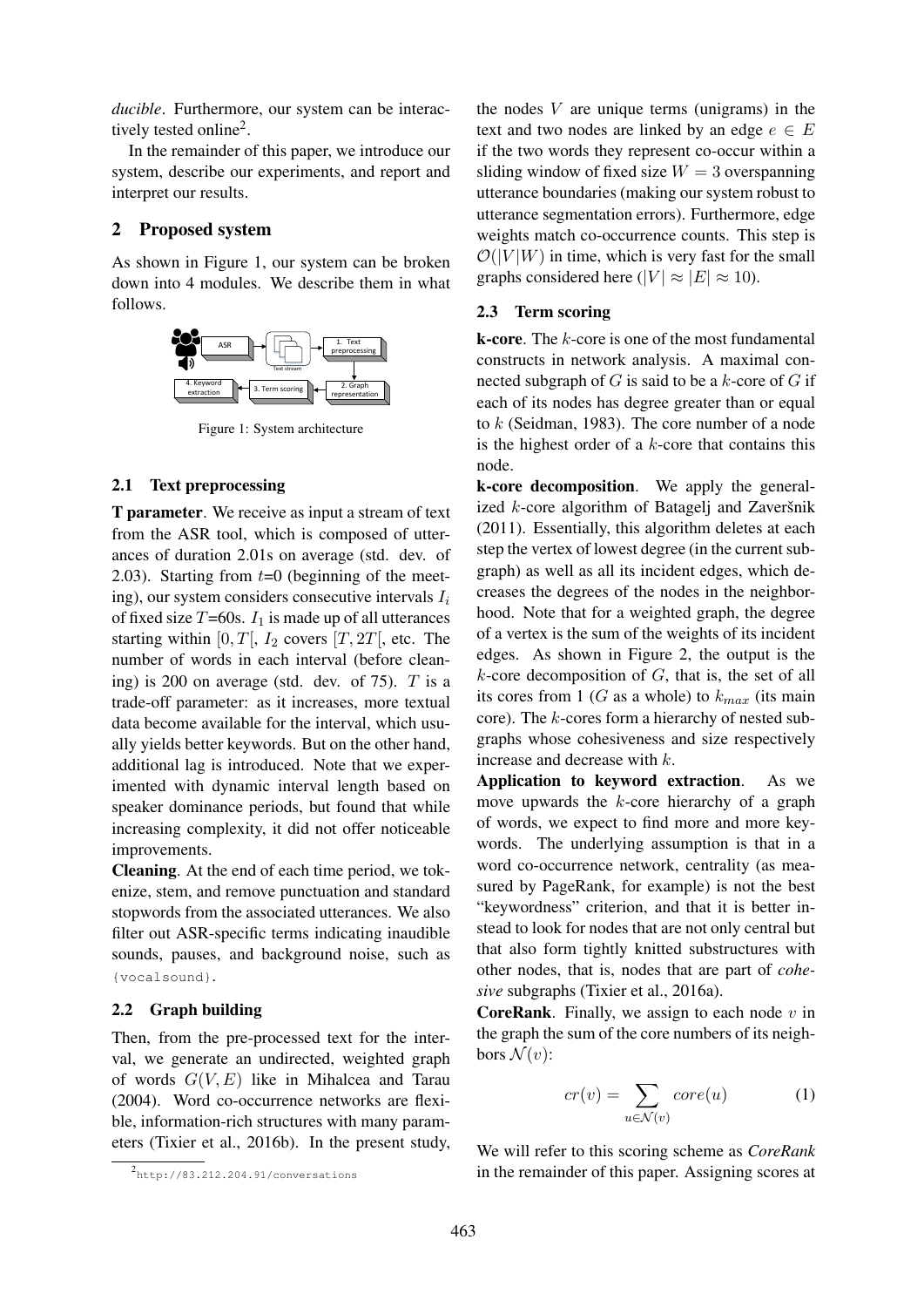

Figure 2: k-core decomposition of a graph and CoreRank (CR) scoring scheme. While nodes  $\star$  and  $\star\star$  have the same score (2) in terms of core numbers, node  $\star$  has a greater CR score (7 vs 5), which accurately reflects its more central position in the graph.

the node level (rather than at the subgraph level) allows to better discriminate between vertices, which makes ranking and selection easier. Also, stabilizing scores across node neighborhoods increases robustness to noise, which is particularly desirable when dealing with noisy text like speech transcriptions.

**Complexity.** Computing the  $k$ -cores is very efficient: thanks to Batagelj and Zaveršnik  $(2011)$ , it can be done in  $\mathcal{O}(|V| + |E| \log |V|)$  time. Computing the CoreRank scores is also very affordable, as it is  $\mathcal{O}(|E|)$  in time. For the small graphs considered here, these steps can therefore be performed very quickly, which suits well the real-time nature of our task.

#### 2.4 Keyword extraction

Keyword quality function. Rather than using heuristics like in Tixier et al. (2016a) to select nodes from  $G$  (i.e., to extract tokens from the text), we frame the keyword identification problem as the maximization of a set function under a budget constraint. In particular, we define a *keyword quality function* f that not only measures the cumulative CoreRank score of a given set of terms S, but also the density of the subgraph they induce:

$$
f(S) = \sum_{v \in S} cr(v) - \lambda h(S) \tag{2}
$$

where  $\lambda$  is a trade-off parameter, and the set function  $h$  counts the number of edges that should be added to the subgraph induced by S to make it complete:

$$
h(S) = \binom{|S|}{2} - |E(S)| \tag{3}
$$

where  $|S|$ , resp.  $|E(S)|$ , denotes the number of vertices, resp. edges, in the subgraph induced by

S.  $h(S)$  is null when S is complete (i.e., of unit density), and increases as the density of the graph decreases. Recall that a complete graph is a graph where every two nodes are linked by an edge, and that a subgraph of  $G(V, E)$  induced by a set of nodes  $S \subseteq V$ , has S as its vertices and all the edges from  $E$  for which both endpoints belong to S as its edges.

**Interpretation.** The first component of  $f$  measures the extent to which a set contains nodes with high CoreRank numbers, while its second term (h) provides an extra layer of cohesiveness requirements, by biasing the selection towards a set of nodes that together form a *dense* subgraph. To maximize  $f$ , we want to jointly maximize, resp. minimize, its first and second terms.

Optimization task. Finding the best subset of terms  $S^* \subseteq V$  to serve as keywords can be seen as a combinatorial optimization task under a budget constraint:

$$
S^* = \underset{S \subseteq V, \sum \ c_v \le B}{\arg \max} f(S) \tag{4}
$$

where  $c_v$  is the unit cost of including term v as a keyword, and  $B$  is the budget, which we define as the number of keywords that should be returned. B can be expressed as a percentage of the total number of words in the interval, but here we consider it to be fixed.

Performance guarantees. As we prove in the extended version of this paper, our keyword quality function  $f$  is submodular, enabling Equation 4 (NP-complete) to be solved by a simple greedy algorithm with  $(1-1/e) \approx 0.63$  approximation guarantees (Nemhauser et al., 1978). Note that to benefit from these guarantees,  $f$  should also be monotone, which does not apply in our case. However, we invoke the fact that if  $|S| \ll |V|$  (which holds here), the monotonicity constraint can be relieved (Lin et al., 2009; Krause, 2008).

### 3 Experimental Setup

#### 3.1 Datasets

We used two datasets widely used in the field of meeting speech processing: the AMI corpus<sup>3</sup> (Mc-Cowan et al.,  $2005$ ) and the ICSI corpus<sup>4</sup> (Janin et al., 2003). These datasets contain respectively 137 and 57 meetings lasting from 10 to 70 minutes

<sup>3</sup> http://groups.inf.ed.ac.uk/ami/corpus/ 4 http://www1.icsi.berkeley.edu/Speech/mr/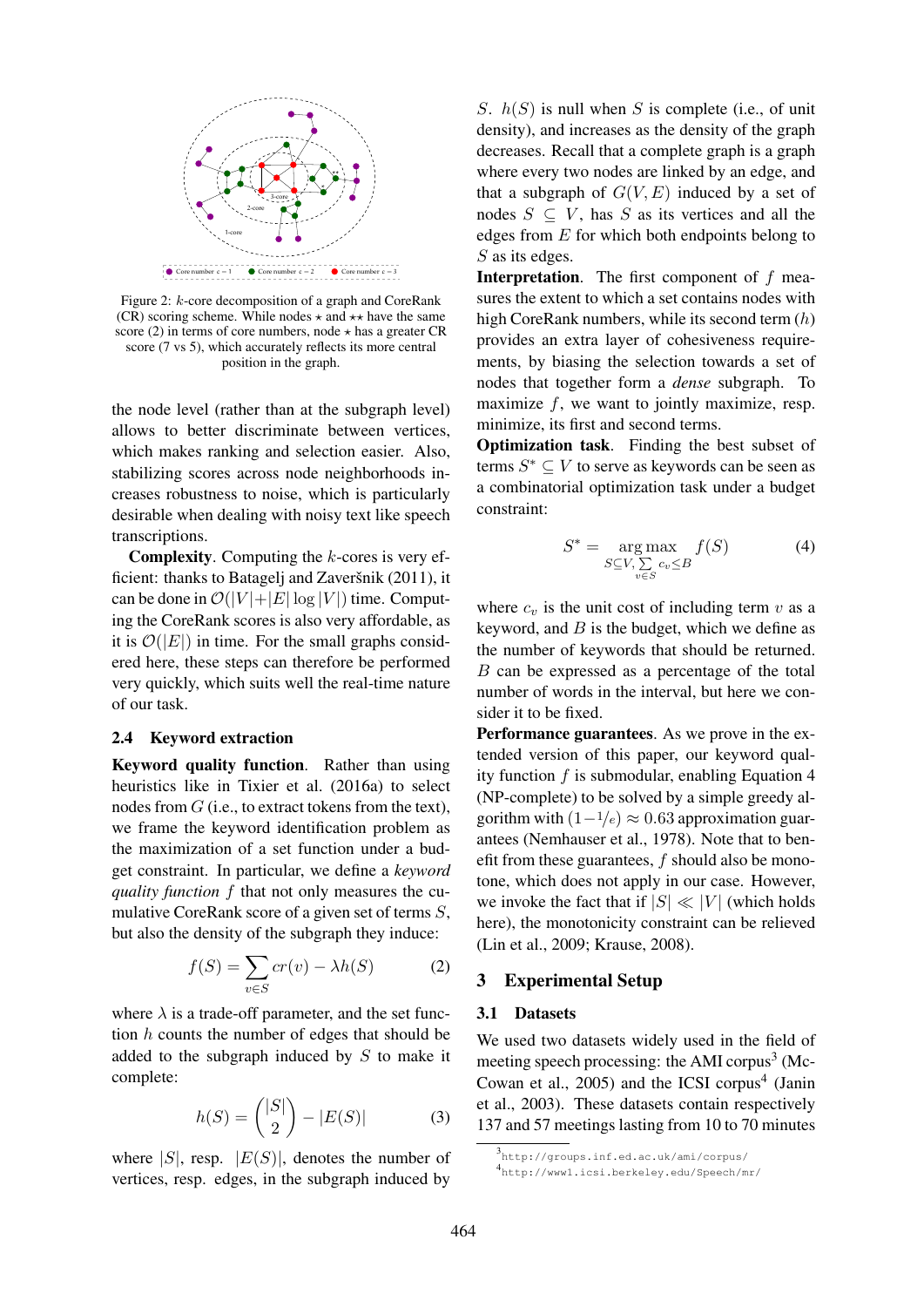(2,400 to 19,000 words) and involving between 2 and 6 participants whose conversations were automatically converted to text with a word error rate approaching 37%. Each meeting comes with gold standard in the form of human-written abstractive and extractive summaries. The extractive summaries were put together by selecting the best utterances from the transcripts. In some cases, multiple summaries are available for the same meeting.

### 3.2 Baselines

We evaluated the performance of our system against that of 5 baselines and an Oracle, which are presented next.

First, to better interpret our results and enable easy cross-comparison with other studies, we included two standard, basic baselines: (1) selecting words at random from the processed text (without replacement), and (2) selecting the most frequent words from the processed text. Within our graph-based submodular framework, we also considered the replacement of CoreRank scores with (3) weighted degree centrality (sum of the weights of the incident edges), (4) PageRank scores (Mihalcea and Tarau, 2004), and (5) RAKE scores:  $deg(v)/freq(v)$ , where  $deg(v)$  is the weighted degree of term v in the graph and  $freq(v)$  its frequency in the text (Rose et al., 2010). Finally, we used as an Oracle the (6) most frequent words from the part of the extractive summary corresponding to the time interval considered. Of course, we used the same budget for all baselines, the Oracle, and our system.

# 3.3 Evaluation methodology

We compared all systems under two settings. Scenario 1. Using the traditional vector-space model, we computed the cosine similarity between the sum of the one-hot vectors of the keywords returned by a given method for a particular time interval, and the sum of the one-hot vectors of the words in the part of the extractive summary corresponding to the same interval. Results were averaged across summaries (when multiple ones were available), and finally across time intervals to compute the overall performance of the method (macro-averaging). For the random baseline, results were first averaged over 10 runs, to reduce variance. In this scenario, the method whose keywords most closely match the gold standard receives the highest score. Note that using TF-

IDF weighting (rather than integer entries) did not change the rankings.

Scenario 2. For the sake of completeness, we also wanted to evaluate performance against the *abstractive* summaries. However, since the sentences in those summaries do not come from the transcripts but were freely written by annotators, they are not time-stamped and thus cannot be linked to any particular interval. Consequently, to allow comparison, we concatenated the keywords extracted by a given method and for a given meeting from all intervals, thus obtaining a concise keyword-based summary of the full meeting. To compute the similarity with the abstractive summaries, we then used ROUGE-1 (Lin, 2004) and the Word Mover's Distance (WMD) (Kusner et al., 2015). ROUGE-1 computes similarity based on unigram overlap, while the WMD takes into account semantic similarity between terms, and is therefore more robust to the fact that the abstractive summaries contain words that were never actually spoken. Very briefly, the WMD is the minimum cumulative Euclidean distance needed for all words in the first summary to travel (in an embedding space) to the second summary. As our embeddings, we used publicly available<sup>5</sup> 300dimensional vectors learned by Mikolov et al. (2013) from a 100B-word corpus (Google News). Note that since the WMD is a distance, the best performing methods are associated in that case with the *lowest* scores (for ROUGE, which is a measure of similarity, it is the opposite).

# 4 Results

Tables 1 and 2 display the results for the first and second scenarios, respectively. In both cases, and on both the AMI and ICSI corpora, CoreRank outperforms the baselines, sometimes by a wide margin. Overall, the Oracle reaches best performance, which was expected since it has direct access to the gold standard. Nevertheless, it highlights the fact that there is still much room for improvement. However, it is worth noting that on the AMI dataset, under the second scenario, CoreRank outperforms even the Oracle.

Impact of the budget. Figures 3 and 4 report the results under scenario 1, respectively for the AMI and ICSI datasets, for an increasing number of extracted keywords. The curves of the Oracle, Random and RAKE baselines were omitted for

<sup>5</sup> https://code.google.com/archive/p/word2vec/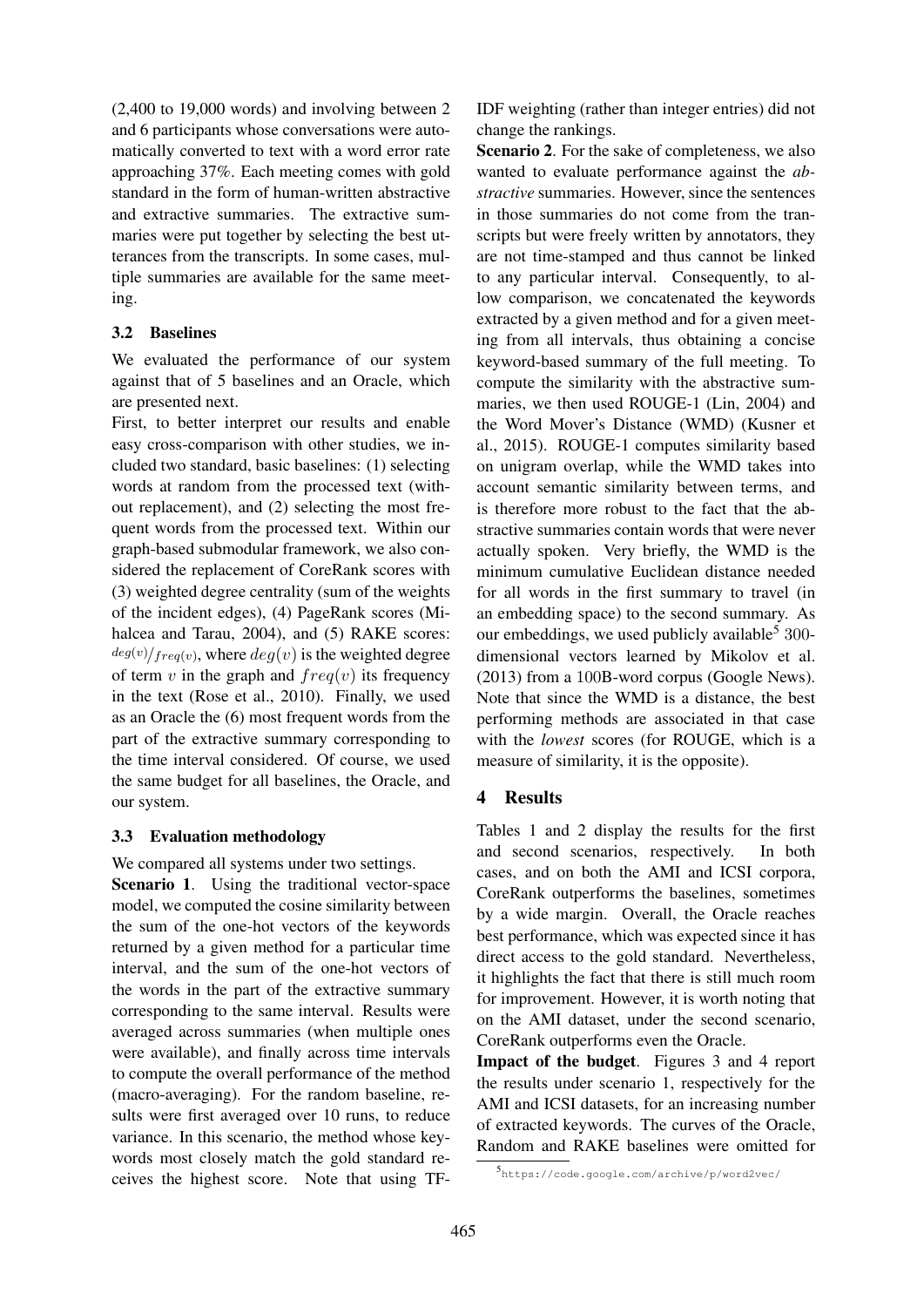readability purposes. On both datasets, as the number of extracted keywords increases, we observe that the performance of all methods also increases. However, the rankings remain stable.

**Impact of**  $h$ . Under the first setting and on the AMI corpus, we finally investigated how the density term  $(h)$  of our submodular function f was influencing the performance of the graph-based systems. As shown in Table 3, h proved beneficial, even though the improvements were marginal. The only exception was RAKE, for which best performance was achieved for  $\lambda = 0$  (no density term). Note that the trade-off parameter  $\lambda$  was optimized for each method on a small development set consisting of 60 time intervals randomly drawn (without replacement) from the AMI corpus. We searched the [0, 3] line, with uniform steps of size  $10^{-3}$ .

### 5 Related work

To the best of our knowledge, this study is the first to investigate the extraction of keywords from meeting speech transcriptions in *real-time*. However, previous work did focus on *offline* meeting summarization. For instance, Lin et al. (2009) used a sentence semantic graph and a different submodular objective function. Habibi and Popescu-Belis (2013) used LDA and submodularity to select keywords covering as many topics as possible. Here, we assume that at most one topic can be discussed within each of our short time intervals. Closely related to our work is also that of Meladianos et al. (2015), who detected sub-events in real-time from the Twitter stream by stacking graphs of terms built from full tweets (without sliding window) and studying the evolution of core numbers over time in the overall graph. In our case, however, utterances are not self-contained pieces of information, and we don't receive them at a rate that is high enough to enable any kind of temporal analysis.

# 6 Conclusion

we presented a novel approach for real-time keyword extraction from ASR output, based on the core decomposition of networks and submodularity. Results show the superiority of our method over several baselines.

| <b>Dataset</b><br>Method | AMI      | <b>ICSI</b> |
|--------------------------|----------|-------------|
| Oracle                   | 0.849    | 0.758       |
| <b>CoreRank</b>          | $0.474*$ | $0.259*$    |
| PageRank                 | 0.469    | 0.250       |
| <b>Degree</b>            | $0.470*$ | 0.245       |
| Frequency                | 0.460    | 0.231       |
| <b>RAKE</b>              | 0.384    | 0.196       |
| Random                   | 0.365    | 0.190       |

Table 1: Results for scenario 1 (real-time, cosine similarity). \* indicates statistical significance<sup>6</sup> at  $p < 0.05$  against the *Frequency* baseline of the same column.

| <b>_Dataset</b> | AMI          |            | <b>ICSI</b>  |       |
|-----------------|--------------|------------|--------------|-------|
| Method          | <b>ROUGE</b> | <b>WMD</b> | <b>ROUGE</b> | WMD   |
| Oracle          | 22.7         | 1.582      | 13.6         | 1.052 |
| <b>CoreRank</b> | 23.7         | 1.653      | 13.4         | 1.699 |
| PageRank        | 21.9         | 1.657      | 13.3         | 1.701 |
| <b>Degree</b>   | 21.3         | 1.657      | 13.0         | 1.712 |
| Frequency       | 214          | 1.661      | 12.1         | 1.709 |
| <b>RAKE</b>     | 19.5         | 1.724      | 10.8         | 1.705 |
| Random          | 16.1         | 1.761      | 7.7          | 1.772 |





Figure 3: Performance in scenario 1 (cosine similarity) for a varying number of extracted keywords, on the AMI corpus.



Figure 4: Performance in scenario 1 (cosine similarity) for a varying number of extracted keywords, on the ICSI corpus.

| method          | $\lambda = 0$ | optimal $\lambda$ |
|-----------------|---------------|-------------------|
| <b>CoreRank</b> | .470          | .474              |
| PageRank        | .466          | .469              |
| <b>Degree</b>   | .467          | .470              |

Table 3: Performance under scenario 1 and on the AMI corpus, with and without the density-based term of f.

<sup>6</sup> http://docs.scipy.org/doc/scipy/reference/ generated/scipy.stats.ranksums.html